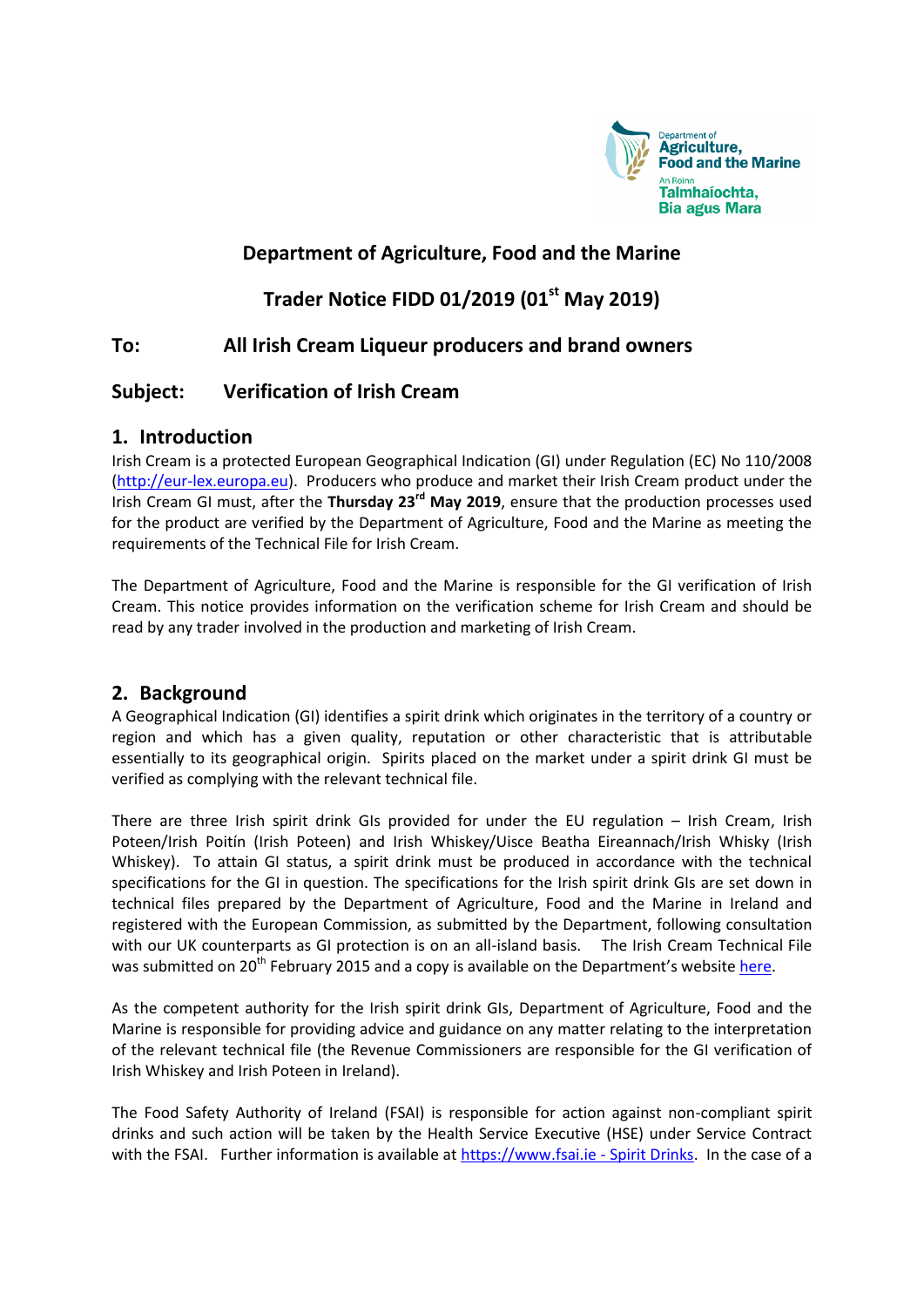spirit drink produced in Northern Ireland, verification of the product is carried out by Her Majesty's Revenue and Customs (HMRC).

Further information is available on the Department of Agriculture, Food and the Marine (DAFM) website – <http://www.agriculture.gov.ie/gi/geographicalindications-protectedspiritnames/>

### **3. Verification of Irish Cream**

The Department of Agriculture, Food and the Marine verification of Irish Cream is intended to provide assurance that the production process meets the standards and specifications in the Technical File for Irish Cream. The Department of Agriculture, Food and the Marine obtains assurance that a product satisfied the requirements for the Irish Cream GI by checking the systems and procedures used at the relevant production facility for each production stage. The scheme of the Department of Agriculture, Food and the Marine verification checks for Irish Cream is set out in the appendix to this notice.

The following stages of Irish Cream production have been identified under the Technical File for Irish Cream and each production method and blending, bottling and labelling stage must be verified.

- Method 1 Single-stage production
- Method 2 Two-stage production
- Bottling & Labelling

It is the responsibility of traders engaged in any of the above stages of Irish Cream production to demonstrate to the Department of Agriculture, Food and the Marine that the processes and systems used at each production facility comply with the Technical File for Irish Cream if they plan to market the product as Irish Cream after **Thursday 23rd May 2019**.

A person shall not market a product under the Irish Cream GI unless the product in question has been produced in a facility verified by the Department of Agriculture, Food and the Marine including a facility specialising in bottling and labelling spirit products.

### **4. Application Process**

### **4.1 Applications for Verification**

Traders who produce a spirit cream to be marketed as Irish Cream must apply to the Department of Agriculture, Food and the Marine for verification. A product cannot be labelled or marketed as Irish Cream unless the processes and systems used at all stages in its production are verified.

A separate application must be made in respect of each individual production facility where any of the different stages of the production processes are carried out.

#### **4.2 The Application Process**

All applicants must complete and submit an application form to the Department of Agriculture, Food and the Marine. Applicants should also submit a full description of the production process and materials to be used in the production of Irish Cream, including drawings, etc, together with a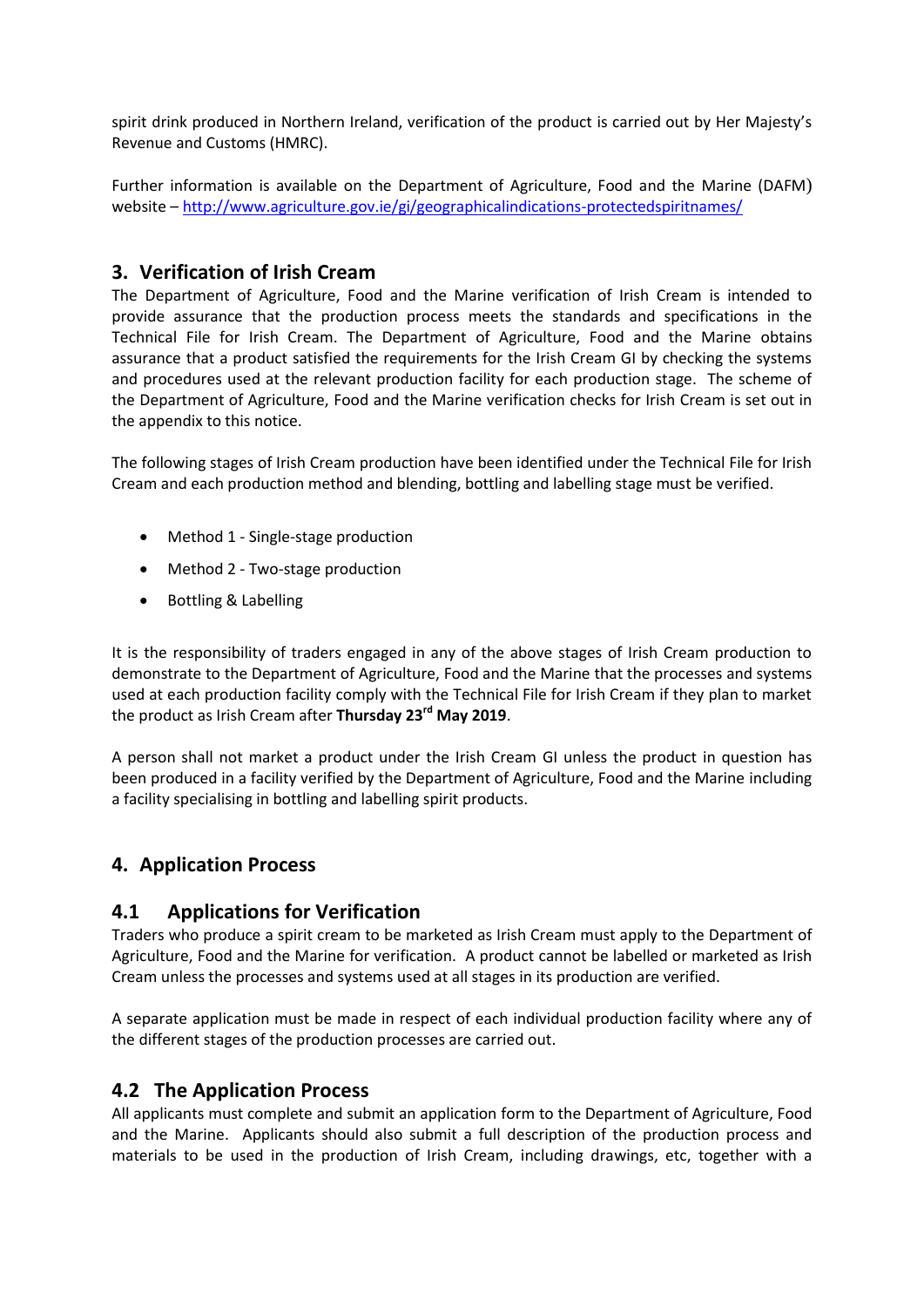description of the records and control procedures to be used to ensure adherence at the production facility to the requirements for the Irish Cream GI.

#### **4.2.1 Application for verification from existing Production facilities**

Production facilities in Ireland that were verified by the Department before January 31<sup>st</sup> 2019 and which intend to continue production in 2019 must reapply for verification.

#### **4.2.2 Application for verification from New Production facilities**

Production facilities in Ireland which plan to begin production of Irish Cream on or after **Thursday 23rd May 2019** must be verified by the Department of Agriculture, Food and the Marine prior to commencing such production. Verification of new facilities will include an inspection visit by Department of Agriculture, Food and the Marine officials to the production plant prior to the commencement of production. Producers who are bringing new production facilities into operation should apply to the Department of Agriculture, Food and the Marine as early as possible and well in advance of commencing operations.

#### **4.2.3 Electronic Application**

Completed applications from existing or new producers should be submitted in electronic format to [spiritdrinks@agriculture.gov.ie](mailto:spiritdrinks@agriculture.gov.ie) no later than **5.00pm** on **Thursday 23rd May 2019**.

### **4.3 Applications for Bottling and Labelling in Ireland**

Applications for verification of bottling and labelling in Ireland should include representative samples of labels in hard copy and/or in electronic form for all brands. Copies of these labels will be forwarded to the Food Safety Authority of Ireland (FSAI) by the Department of Agriculture, Food and the Marine. Where new labels are introduced between verification visits, copies should be retained for inspection by officers at the next verification visit

Traders who bottle, or label Irish Cream outside Ireland should contact the Department of Agriculture, Food and the Marine [\(spiritdrinks@agriculture.gov.ie\)](mailto:spiritdrinks@agriculture.gov.ie) on arrangements for the verification of these products.

Brand owners, whose brands are bottled and/or labelled on their behalf at another facility, need not apply for verification. The bottler of the Irish Cream is responsible for ensuring adherence to the GI standard and should apply to the Department of Agriculture, Food and the Marine to have their facility in Ireland verified.

### **5. Department Verification**

#### **5.1 Records and Systems**

Producers must be able to demonstrate compliance with the Technical File for Irish Cream. Production processes, systems and procedures must be designed to ensure adherence to the technical specifications and requirements for Irish Cream. The relevant supporting data systems and records at each production stage must be adequate to satisfy the Department of Agriculture, Food and the Marine verification checks in order to provide assurance of adherence to the GI standard and they must be readily accessible to Department officials for the purpose of verification. In addition, the systems and records must enable traceability of the products produced at the facility.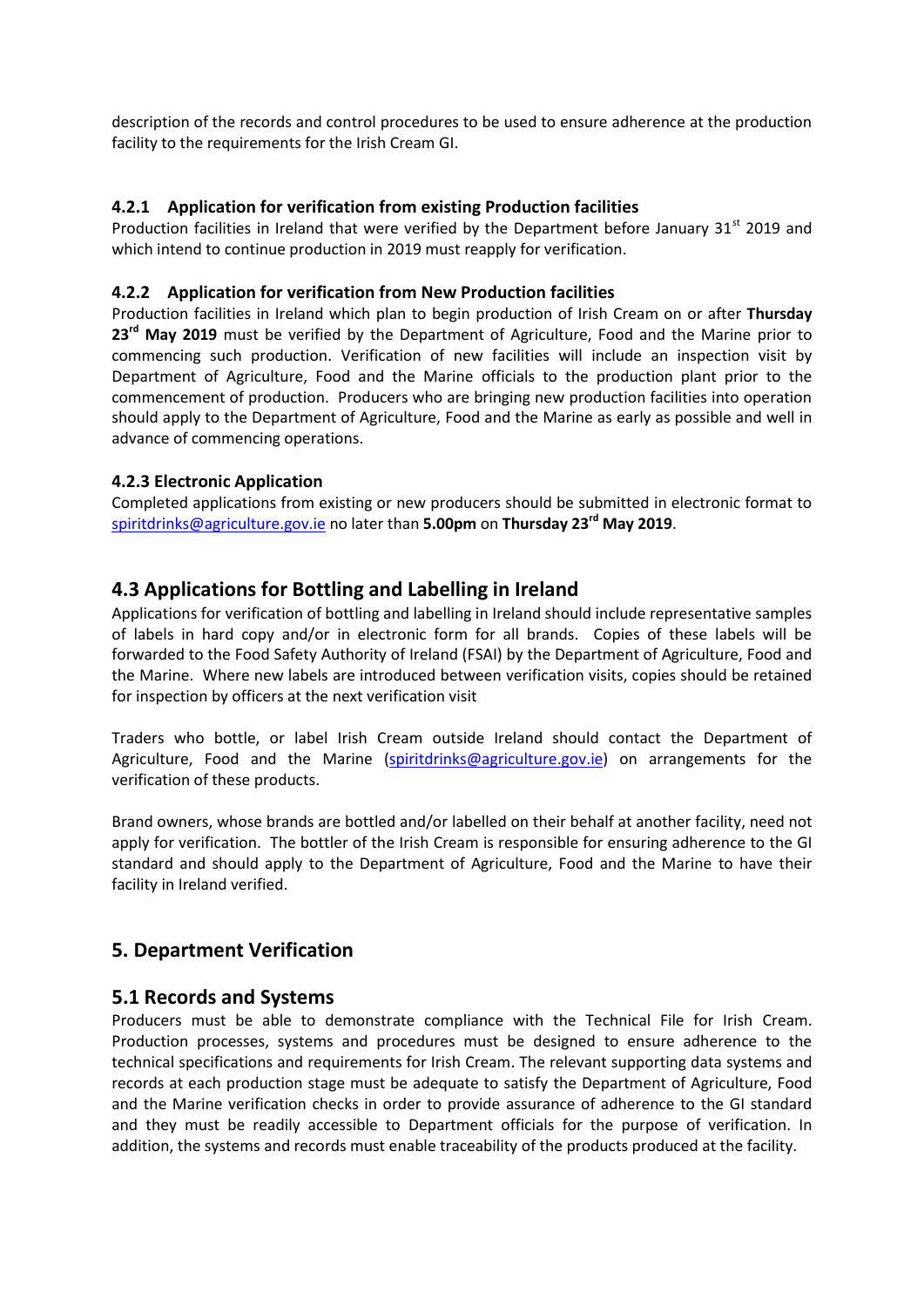Compliance with the Technical File must be verifiable by the Department of Agriculture, Food and the Marine throughout the entire chain of production, including cases where a later stage of production is moved to another facility. Traders who transfer Irish Cream for the final stages of production at another facility must ensure the relevant systems and records provide full product traceability in all such cases. Records must be retained for a period of 7 years from the date of production.

### **5.2 Verification Visit**

In order to confirm that the production processes are compliant with the requirements of the Technical File for Irish Cream, the Department of Agriculture, Food and the Marine will visit the facility and carry out a series of verification checks at each production stage. The checks that will be carried out are set out in the document "Verification Checks for Irish Cream" in the Appendix to this notice. Verification visits will be carried out annually at the outset.

The Department of Agriculture, Food and the Marine will notify the trader in advance of the verification visit.

When the Department of Agriculture, Food and the Marine is satisfied that the production processes comply with the requirements of the Technical File for Irish Cream the trader may continue to produce and market the product as Irish Cream, or to commence such production, as the case may be.

### **5.3 Evidence of Verification**

The Department of Agriculture, Food and the Marine will maintain a list of verified Irish Cream production facilities and Irish Cream Brands on its website.

If the Irish Cream is moved from one verified facility to another verified facility in Ireland for bottling and labelling, the Department of Agriculture, Food and the Marine will accept that the product received for bottling is Irish Cream, provided the Department of Agriculture, Food and the Marine can verify that the product was sourced from a facility verified for Irish Cream GI purposes.

#### **6. Withdrawal of Verification**

The Department of Agriculture, Food and the Marine may refuse or withdraw verification where

- i) the person fails to pay the relevant verification fee,
- ii) the person does not produce, bottle or label in compliance with the specifications for the Irish Cream GI, or
- iii) otherwise fails to satisfy the checks carried out by the Department of Agriculture, Food and the Marine in accordance with the scheme of checks at the appendix to this notice.

Where verification is refused or withdrawn, the Department of Agriculture, Food and the Marine will notify the person in writing and outline the reasons for the decision. The person will have 14 days from the date of the notification to make representations to the Department of Agriculture, Food and the Marine in relation to the decision. The Department of Agriculture, Food and the Marine will consider the representations and then confirm or modify the original decision.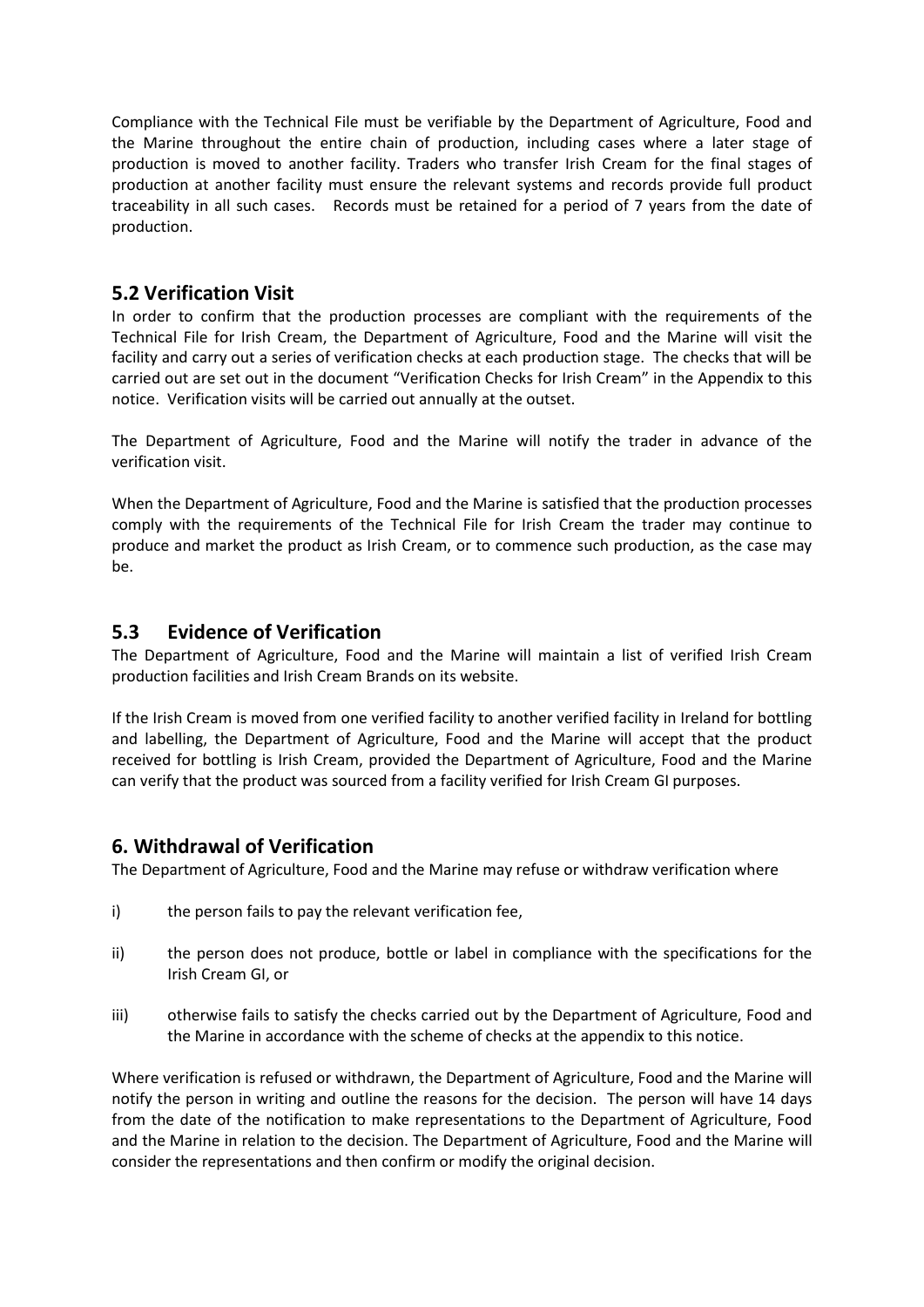Where verification has been refused or withdrawn, producers will be required to remedy the problem concerned and re-apply for verification to the Department of Agriculture, Food and the Marine. The application will be successful if the producer concerned can demonstrate that their production processes and systems satisfy the GI requirements and can be verified accordingly.

#### **7. Non – Compliance and Enforcement**

The Department of Agriculture, Food and the Marine holds responsibility for taking necessary followup action (enforcement or otherwise) with applicants who fail to meet the standards for verification.

### **8. Verification Fees**

Regulation (EC) No 110/2008 provides that the costs of the compliance checks are borne by the producer. Accordingly, the following fees per production process apply for the Department of Agriculture, Food and the Marine verification of compliance with the Irish Cream Technical File at each production stage. Verification fees can only be paid by Electronic Fund Transfer and details of how to make these payments are outlined below.

| <b>Process</b>                   | Fee  |
|----------------------------------|------|
| Method 1 Single-stage production | €511 |
| Method 2 Two-stage production    | €511 |
| Bottling & Labelling             | €511 |

Where all production stages take place at the one facility, the total verification fee for that facility will be €1,022.00

**Protected Spirits Section Food Industry Development Division (FIDD) Department of Agriculture, Food and the Marine [spiritdrinks@agriculture.gov.ie](mailto:spiritdrinks@agriculture.gov.ie)**